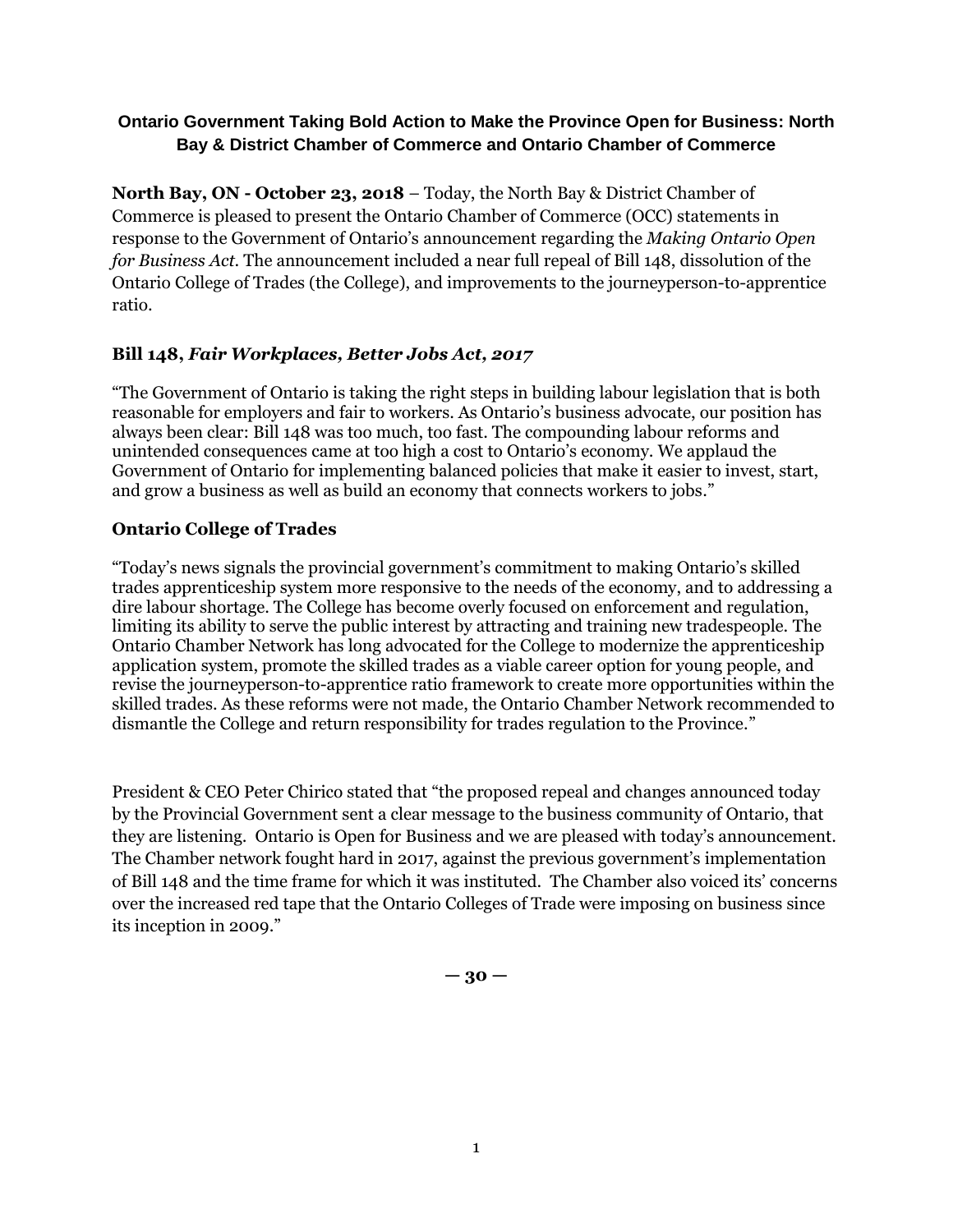### **Background – Bill 148, the** *Fair Jobs, Better Workplaces Act, 2017*

The OCC's position has been clear from the beginning: Bill 148 was too much, too fast. We are just beginning to realize some of the unintended consequences of this legislation and the impact on both employers and employees.

In consultation, our members have made clear the compounding effects of Bill 148, including the need to decrease product offerings and increase the price of products being sold, hire fewer employees, reduce services and hours of operation, cut back on employee benefits, increase their reliance on automation, and halt capital investment – all in an effort to stay afloat. This is not good for economic growth or for the workers Bill 148 was purported to aid.

In the months following its introduction, the *Fair Jobs, Better Workplaces Act* has had a visible impact on the Consumer Price Index, resulting in price increases for everyday consumer goods and services for every family in Ontario. In the long term, the Act is expected to put between 50,000 and 180,000 jobs at risk and cost the economy at least \$150 million.

One of the reasons why Bill 148 has had such a negative impact was its hasty and unresponsive implementation. This sweeping legislation was introduced less than 10 days after the release of the Changing Workplaces Review, a two-year study of provincial labour and employment standards legislation. Despite the considerable scale of this study, the government did not take the necessary time to consider its findings, test its recommendations, or conduct in-depth stakeholder consultations on its results before proceeding with legislation. Nor was an economic impact analysis report conducted and released by the Province before the bill became law. In many cases, the government went beyond the recommendations of the Changing Workplaces Review, introducing amendments such as the most dramatic increase to the minimum wage we have seen anywhere in North America.

The imbalanced labour standards established by Bill 148 come at too high a cost to the economy and workers, as they have limited the ability of business to grow, hire, and invest.